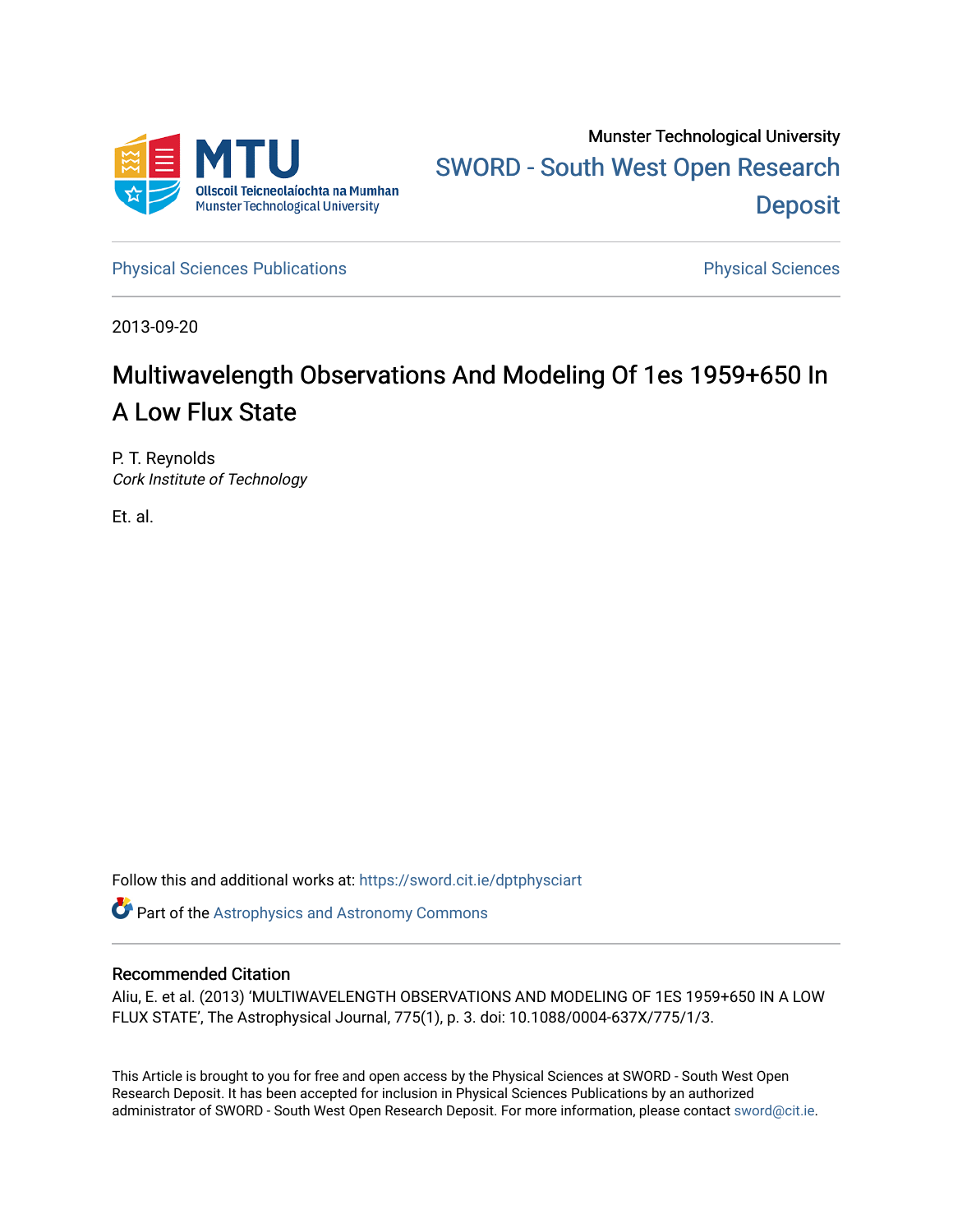# MULTIWAVELENGTH OBSERVATIONS AND MODELING OF 1ES 1959+650 IN A LOW FLUX STATE

E. ALIU<sup>1</sup>, S. Archambault<sup>2</sup>, T. Arlen<sup>3</sup>, T. Aune<sup>3</sup>, M. Beilicke<sup>4</sup>, W. Benbow<sup>5</sup>, R. Bird<sup>6</sup>, M. Böttcher<sup>7,8</sup>, A. Bouvier<sup>9</sup>, V. Bugaev<sup>4</sup>, K. Byrum<sup>10</sup>, A. Cesarini<sup>11</sup>, L. Ciupik<sup>12</sup>, E. Collins-Hughes<sup>6</sup>, M. P. Connolly<sup>11</sup>, W. Cui<sup>13</sup>, R. Dickherber<sup>4</sup>, C. Duke<sup>14</sup>, J. Dumm<sup>15</sup>, M. Errando<sup>1</sup>, A. Falcone<sup>16</sup>, S. Federici<sup>17,18</sup>, O. Feng<sup>13</sup>, J. P. Finley<sup>13</sup>, G. Finnegan<sup>19</sup>, L. Fortson<sup>15</sup>, A. FURNISS<sup>9</sup>, N. GALANTE<sup>5</sup>, D. GALL<sup>20</sup>, G. H. GILLANDERS<sup>11</sup>, S. GRIFFIN<sup>2</sup>, J. GRUBE<sup>12</sup>, G. GYUK<sup>12</sup>, D. HANNA<sup>2</sup>, J. HOLDER<sup>21</sup>, G. HUGHES<sup>17</sup>, T. B. HUMENSKY<sup>22</sup>, P. KAARET<sup>20</sup>, M. KERTZMAN<sup>23</sup>, Y. KHASSEN<sup>6</sup>, D. KIEDA<sup>19</sup>, H. KRAWCZYNSKI<sup>4</sup>, F. KRENNRICH<sup>24</sup>, M. J. Lang<sup>11</sup>, A. S Madhavan<sup>24</sup>, G. Maier<sup>17</sup>, P. Majumdar<sup>25,3</sup>, S. McArthur<sup>26</sup>, A. McCann<sup>27</sup>, P. Moriarty<sup>28</sup>, R. MUKHERJEE<sup>1</sup>, T. NELSON<sup>15</sup>, A. O'FAOLÁIN DE BHRÓITHE<sup>6</sup>, R. A. Ong<sup>3</sup>, M. Orr<sup>24</sup>, A. N. OTTE<sup>29</sup>, N. PARK<sup>26</sup>, J. S. PERKINS<sup>30,31</sup>, A. PICHEL<sup>32</sup>, M. POHL<sup>18,17</sup>, A. POPKOW<sup>3</sup>, H. PROKOPH<sup>17</sup>, J. QUINN<sup>6</sup>, K. RAGAN<sup>2</sup>, L. C. REYES<sup>33</sup>, P. T. REYNOLDS<sup>34</sup>, E. ROACHE<sup>5</sup>, D. B. SAXON<sup>21</sup>, M. SCHROEDTER<sup>5</sup>, G. H. SEMBROSKI<sup>13</sup>, C. SKOLE<sup>17</sup>, A. W. SMITH<sup>19</sup>, D. STASZAK<sup>2</sup>, I. TELEZHINSKY<sup>18,17</sup>, M. THEILING<sup>13</sup>, J. TYLER<sup>2</sup>, A. VARLOTTA<sup>13</sup>, V. V. VASSILIEV<sup>3</sup>, S. P. WAKELY<sup>26</sup>, T. C. WEEKES<sup>5</sup>, A. WEINSTEIN<sup>24</sup>, R. WELSING<sup>17</sup>, D. A. WILLIAMS<sup>9</sup>, AND B.  $ZITZER<sup>10</sup>$ <br><sup>1</sup> Department of Physics and Astronomy, Barnard College, Columbia University, NY 10027, USA <sup>1</sup> Department of Physics and Astronomy, Barnard College, Columbia University, NY 10027, USA<br><sup>2</sup> Physics Department, McGill University, Montreal, QC H3A 2T8, Canada<br><sup>3</sup> Department of Physics and Astronomy, University of C <sup>14</sup> Department of Physics, Grinnell College, Grinnell, IA 50112-1690, USA<br><sup>15</sup> School of Physics and Astronomy, University of Minnesota, Minneapolis, MN 55455, USA<br><sup>16</sup> Department of Astronomy and Astrophysics, 525 Davey <sup>20</sup> Department of Physics and Astronomy, University of Iowa, Van Allen Hall, Iowa City, IA 52242, USA<br>
<sup>21</sup> Department of Physics and Astronomy and the Bartol Research Institute, University of Delaware, Newark, DE 19716,

*Received 2013 January 16; accepted 2013 July 22; published 2013 August 27*

#### ABSTRACT

We report on the VERITAS observations of the high-frequency peaked BL Lac object 1ES 1959+650 in the period 2007–2011. This source is detected at TeV energies by VERITAS at 16*.*4 standard deviation (*σ*) significance in 7*.*6 hr of observation in a low flux state. A multiwavelength spectral energy distribution (SED) is constructed from contemporaneous data from VERITAS, *Fermi*-LAT, *RXTE* PCA, and *Swift* UVOT. *Swift* XRT data is not included in the SED due to a lack of simultaneous observations with VERITAS. In contrast to the orphan *γ* -ray flare exhibited by this source in 2002, the X-ray flux of the source is found to vary by an order of magnitude, while other energy regimes exhibit less variable emission. A quasi-equilibrium synchrotron self-Compton model with an additional external radiation field is used to describe three SEDs corresponding to the lowest, highest, and average X-ray states. The variation in the X-ray spectrum is modeled by changing the electron injection spectral index, with minor adjustments of the kinetic luminosity in electrons. This scenario produces small-scale flux variability of the order of -2 in the high energy (*E >* 1 MeV) and very high energy (*E >* 100 GeV) *γ* -ray regimes, which is corroborated by the *Fermi*-LAT, VERITAS, and Whipple 10 m telescope light curves.

*Key words:* BL Lacertae objects: general – BL Lacertae objects: individual (1ES 1959+650 = VER J1959+651) – galaxies: active – gamma rays: galaxies

*Online-only material:* color figure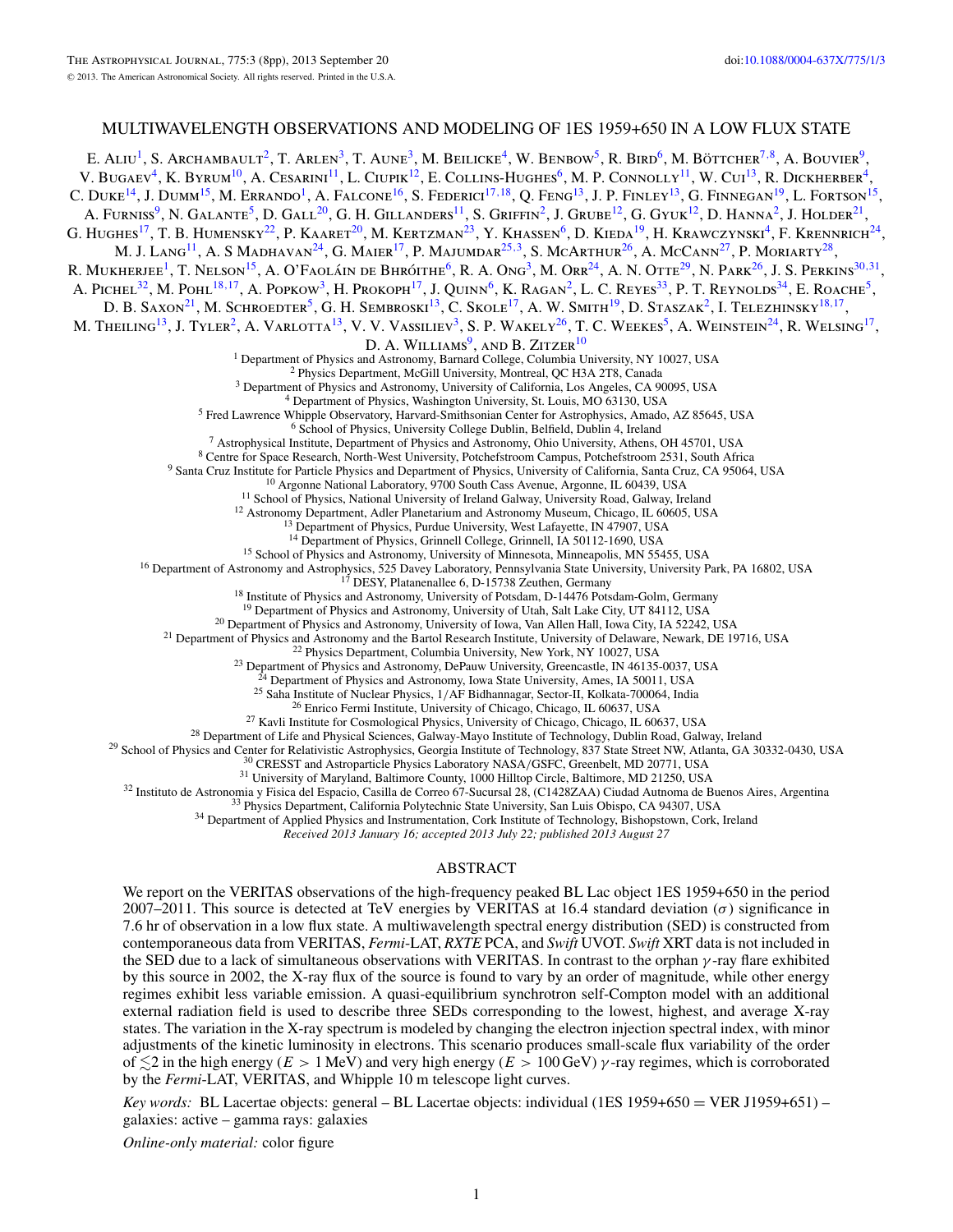#### 1. INTRODUCTION

Blazars are active galactic nuclei (AGNs) that appear bright from radio to *γ* -ray frequencies due to the close alignment of their relativistic jets along the line of sight of the observer. The blazar spectral energy distribution (SED) is characterized by a non-thermal double-peaked structure.

According to leptonic emission models, the low-energy peak (radio to UV or X-ray) is produced via synchrotron radiation of relativistic electrons in the jet. The high-energy (HE) peak (extending to TeV energies) is attributed either to the inverse-Compton up-scattering of the synchrotron photons by relativistic electrons (synchrotron self-Compton models; SSC) (e.g., Maraschi et al. [1992;](#page-8-0) Böttcher & Chiang [2002;](#page-8-0) Sokolov et al. [2004\)](#page-8-0), or the up-scattering of photons external to the jet (external Compton models; EC) (e.g., Sikora et al. [1994;](#page-8-0) Dermer et al. [1992\)](#page-8-0). The simplest SSC models are one-zone models, wherein the same population of electrons that produce the synchrotron radiation up-scatter the photons. Multi-component SSC models also exist and allow for the presence of multiple electron populations.

BL Lac objects are a subset of blazars characterized by nonthermal continuum emission without emission lines, and strong, rapid variability. They may be divided into three classes based on the position of the synchrotron peak in frequency space (Padovani & Giommi [1995\)](#page-8-0). High-frequency peaked BL Lac objects (HBLs) exhibit synchrotron peak emission at UV–X-ray frequencies, intermediate-frequency peaked BL Lac objects show synchrotron peak emission at optical–UV frequencies, and low-frequency peaked BL Lac objects have their synchrotron peak emission in IR–optical bands.

The HBL 1ES 1959+650, discovered in 1993 with redshift  $z = 0.047$  (Schachter et al. [1993\)](#page-8-0) was later found to be a source of TeV emission (Holder et al. [2003;](#page-8-0) Nishiyama [1999\)](#page-8-0). It has previously exhibited dramatic very high energy (VHE;  $E > 100$  GeV) flaring episodes, most notably on 2002 June 4, when a  $\gamma$ -ray flare without an increase in X-ray emission was detected from the source, providing the first unambiguous example of an "orphan" *γ* -ray flare (Krawczynski et al. [2004;](#page-8-0) Holder et al. [2003;](#page-8-0) Daniel et al. [2005\)](#page-8-0). Krawczynski et al. [\(2004\)](#page-8-0) modeled this orphan flare with a simple SSC model and found that this underpredicted the observed radio and optical fluxes. The authors examined mechanisms for producing an orphan *γ* -ray flare in the context of a SSC model and found that it could not be explained by one-zone SSC models. Multicomponent SSC models may account for orphan *γ* -ray flares either through an extra low-energy electron population or a second high-density electron population confined to a small emission volume. Sokolov et al. [\(2004\)](#page-8-0) showed that it is also possible for flares to occur with frequency-dependent time lags through shock collision in the blazar jet. Hadronic models were also developed as alternative models for this event (Böttcher [2005\)](#page-8-0).

In this article, we report on multiwavelength observations of 1ES 1959+650 from UV to VHE *γ* -rays during the period 2007–2011. We consider the source in a low flux state during the sampling of observations covered here due to a mean recorded VHE *γ* -ray flux of 23% of the Crab Nebula flux. On 2012 May 20, the Very Energetic Radiation Imaging Telescope Array System (VERITAS) observed a rapid VHE flare from 1ES 1959+650, to be presented in E. Aliu et al. (in preparation). Section 2 of this article describes the observations and data analyses, and the results of the multiwavelength SED modeling are presented in Section [3.](#page-6-0) A discussion of these results and their implications is given in Section [4.](#page-6-0)

### 2. MULTIWAVELENGTH OBSERVATIONS AND ANALYSIS

#### *2.1. VERITAS*

The VERITAS is an array of four 12 m diameter imaging atmospheric Cherenkov telescopes (IACTs) located at the base of Mt. Hopkins in southern Arizona. Each telescope in the array is composed of 350 hexagonal mirror facets and a 499 pixel photomultiplier tube (PMT) camera at the focal plane with a field of view (FoV) of ∼3°.5 and angular resolution of 0°.15 (Holder et al. [2008\)](#page-8-0). The array operates in the energy range ∼0*.*1–50 TeV, with an energy resolution of ∼15% at VHEs.

The VERITAS observations of 1ES 1959+650 were carried out between 2007 November 13 and 2011 October 28 (MJD 54417  $-$  55862) as part of a routine blazar program monitoring for enhanced emission. The source never met the threshold criteria for target of opportunity (ToO) observations during enhanced VHE emission, so only minimal monitoring data were taken.

The data were taken in *wobble mode*, with a 0.5 offset from the source position in each of the four cardinal directions alternately so that the background can be estimated from simultaneously gathered data, and systematic effects in the background estimation cancel out (Aharonian et al. [2001;](#page-8-0) Berge et al. [2007\)](#page-8-0). Observations were conducted in a range of zenith angles 34◦–53◦ using the full four-telescope array, giving a total of 7.6 hr of live time on the source.

The data are analyzed using the latest release of the analysis software described in Cogan [\(2008\)](#page-8-0). The images are first flatfielded using information from nightly calibration runs taken with a pulsed UV LED light source (Hanna et al. [2010\)](#page-8-0). The images are then cleaned using a form of the picture*/*boundary method (Daniel [2008\)](#page-8-0). Next, the images are parameterized (Hillas [1985\)](#page-8-0). Finally, the shower directions are reconstructed from the data in each telescope and a set of selection criteria is applied to reject background events such as cosmic rays, as described in Krawczynski et al. [\(2006\)](#page-8-0).

In this analysis, images composed of fewer than five pixels are rejected. For each image, *mean scaled width* and *mean scaled length* parameters (the average of the widths and lengths of the *γ* -ray ellipses in each telescope scaled by an expected value based on simulations) are required to be in the range 0*.*05–1*.*15 and 0*.*05–1*.*3, respectively (Konopelko et al. [1999\)](#page-8-0). The altitude of the maximum Cherenkov emission from the reconstructed shower is required to be higher than 7 km above the array. A circular region of radius 0*.* ◦1 centered on the source coordinates is defined from which  $\gamma$ -ray like events are selected. The results presented here have all been confirmed using an independent secondary analysis package, described in Daniel [\(2008\)](#page-8-0).

For the low elevation observations of 1ES 1959+650, the energy threshold is found to increase to ∼800 GeV, from ∼100 GeV achievable at higher elevations. All VERITAS fluxes are therefore quoted above 1 TeV. 1ES 1959+650 is detected at 16.4 $\sigma$  with an average flux of (3.97  $\pm$  0.37)  $\times$  $10^{-12}$  photons cm<sup>-2</sup> s<sup>-1</sup> (or  $(7.54 \pm 0.7) \times 10^{-12}$  erg cm<sup>-2</sup> s<sup>-1</sup>, equivalent to ∼23% Crab Nebula flux) above 1 TeV. This corresponds to 268 excess  $\gamma$ -rays at the source location at R.A.  $= 19^{\text{h}}59^{\text{m}}59^{\text{s}} \pm 20^{\text{s}}_{\text{stat}}$  and decl.  $= 65^{\circ}9^{\prime}\!.25 \pm 0^{\prime}\!.34_{\text{stat}}$  (J2000 coordinates). The observed VERITAS signal is consistent with a point source, and the source is designated VER J1959+651.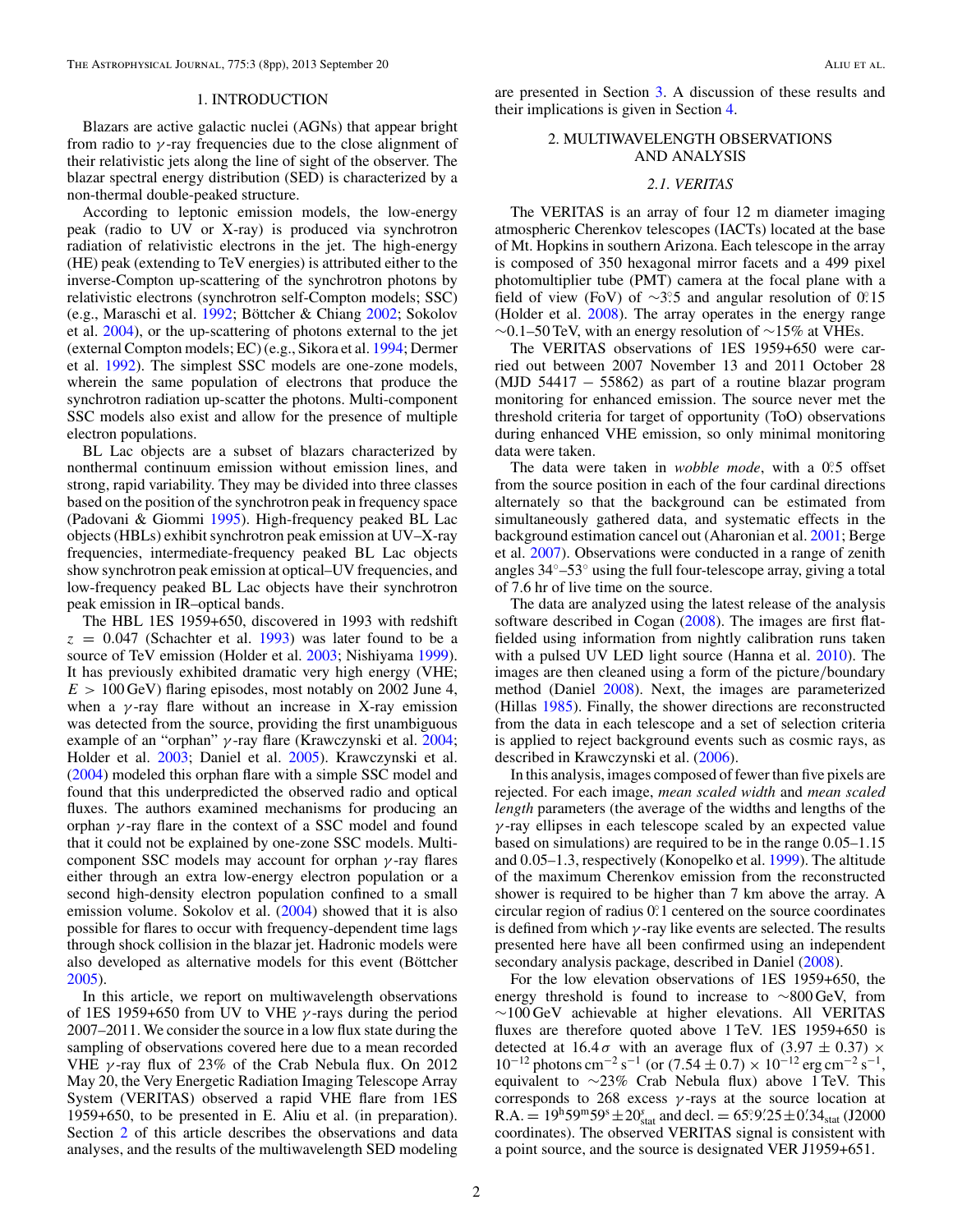<span id="page-3-0"></span>

**Figure 1.** Light curves of 1ES 1959+650 in all energy bands analyzed for this paper. VERITAS and Whipple light curves are displayed in nightly bins; the *Fermi*-LAT light curve is shown in four week bins; *RXTE* PCA and *Swift* XRT are binned by observation, the duration of which can vary; the *Swift* UVOT light curve is in 90 day bins. Strong variability is seen in the X-ray regime on the order of 48 hr from the *RXTE* observations (panel 4), however, this timescale is dominated by the time between observations. Other wavebands exhibit more stable emission, with *γ* -rays (panels 1–3) showing variability on the order of ∼2. For VERITAS and Whipple data sets, upper limits are calculated for points with a significance  $\langle 1 \sigma \rangle$ . For *Fermi*-LAT, upper limits are calculated for bins with  $TS < 3$ .

A nightly light curve is shown in the top panel of Figure 1. A constant flux is fit to the light curve, using the low significance flux points instead of the upper limit values. This yields  $\chi^2/NDF = 5.37$  and fit probability 3.43 × 10<sup>-9</sup>, providing  $>5\sigma$  evidence for flux variability. It can be seen that the variability amplitude with respect to the average is of order ∼2.

A time-averaged differential spectrum, shown in Figure 2, is constructed from the entire data set, and is fit with a power law of form  $dN/dE = N(E/E_0)^{-\Gamma}$  where  $E_0$  is the pivot energy and is set at 1 TeV. The fit parameters are  $N =$  $(6.12 \pm 0.53<sub>stat</sub> \pm 2.45<sub>sys</sub>) \times 10<sup>-12</sup>$  cm<sup>-2</sup> s<sup>-1</sup> TeV<sup>-1</sup>,  $\Gamma = 2.54 \pm 1.5$  $0.08<sub>stat</sub> \pm 0.3<sub>sys</sub>$ , with  $\chi^2/NDF = 1.25$  and a fit probability of 0*.*28.



**Figure 2.** VERITAS time-averaged differential spectrum of 1ES 1959+650 fit with a power law of form  $dN/dE = N(E/E_0)^{-\Gamma}$ ;  $N = (6.12 \pm 0.53<sub>stat</sub> \pm 0.02)$  $2.45_{\rm sys}$ ) × 10<sup>-12</sup> cm<sup>-2</sup> s<sup>-1</sup> TeV<sup>-1</sup>,  $\Gamma = 2.54 \pm 0.08_{\rm stat} \pm 0.3_{\rm sys}$ , and  $E_0 = 1$  TeV.

#### *2.2. Whipple 10 m Telescope*

The Whipple 10 m *γ* -ray telescope is an IACT also located on Mt. Hopkins in southern Arizona. It operated continuously from 1968 until it was decommissioned in the summer of 2011. The reflector was composed of 248 tessellated hexagonal mirror facets with a total reflecting area of  $\sim$ 75 m<sup>2</sup>. The focal plane camera was improved many times over the lifetime of the telescope, and in its last configuration it consisted of 379 PMTs and had a FoV of  $\sim$ 2.<sup>o</sup> with an angular resolution of 0.12, corresponding to camera configuration **g** described in Kildea et al. [\(2007\)](#page-8-0).

The Whipple 10 m telescope observed 1ES 1959+650 between 2007 October 9 and 2008 June 13 (MJD 54382 − 54630) and again between 2010 October 8 and 2011 May 7 (MJD 55477 − 55688). The data were taken in *tracking mode*, whereby the telescope points directly at the source and slews to track it across the sky for the duration of the observation, and the background is estimated from the region of the FoV not toward the source location. The source was observed in a range of zenith angles 35◦–57◦ for a total of 28 hr live time.

The data are analyzed using the standard Supercuts procedure as described in Appendix B of Reynolds et al. [\(1993\)](#page-8-0). For large zenith angle (LZA;  $> 35^\circ$ ) observations, the *γ*-ray selection criteria are adjusted to account for the change in detector performance. The values of the *width* and *length* cuts are adjusted using the results of the Monte Carlo simulations of Krennrich et al. [\(1997\)](#page-8-0). As 1ES 1959+650 has a spectral index comparable to that of the Crab Nebula, standard and LZA observations of the Crab Nebula in 2007*/*2008 are used as calibration data sets on which to optimize the *trigger* selection cuts. No LZA Crab Nebula data are available for 2010*/*2011, so the scaling that is found between the standard and LZA cuts in 2007*/*2008 is applied to the standard 2010*/*2011 *trigger* cuts to produce LZA cuts for that season. The energy threshold of the instrument is found to increase to ∼920 GeV at LZA, from ∼400 GeV at standard observing angles. The *dist* cut is required to be in the range  $0^\circ$ :5– $0^\circ$ .8.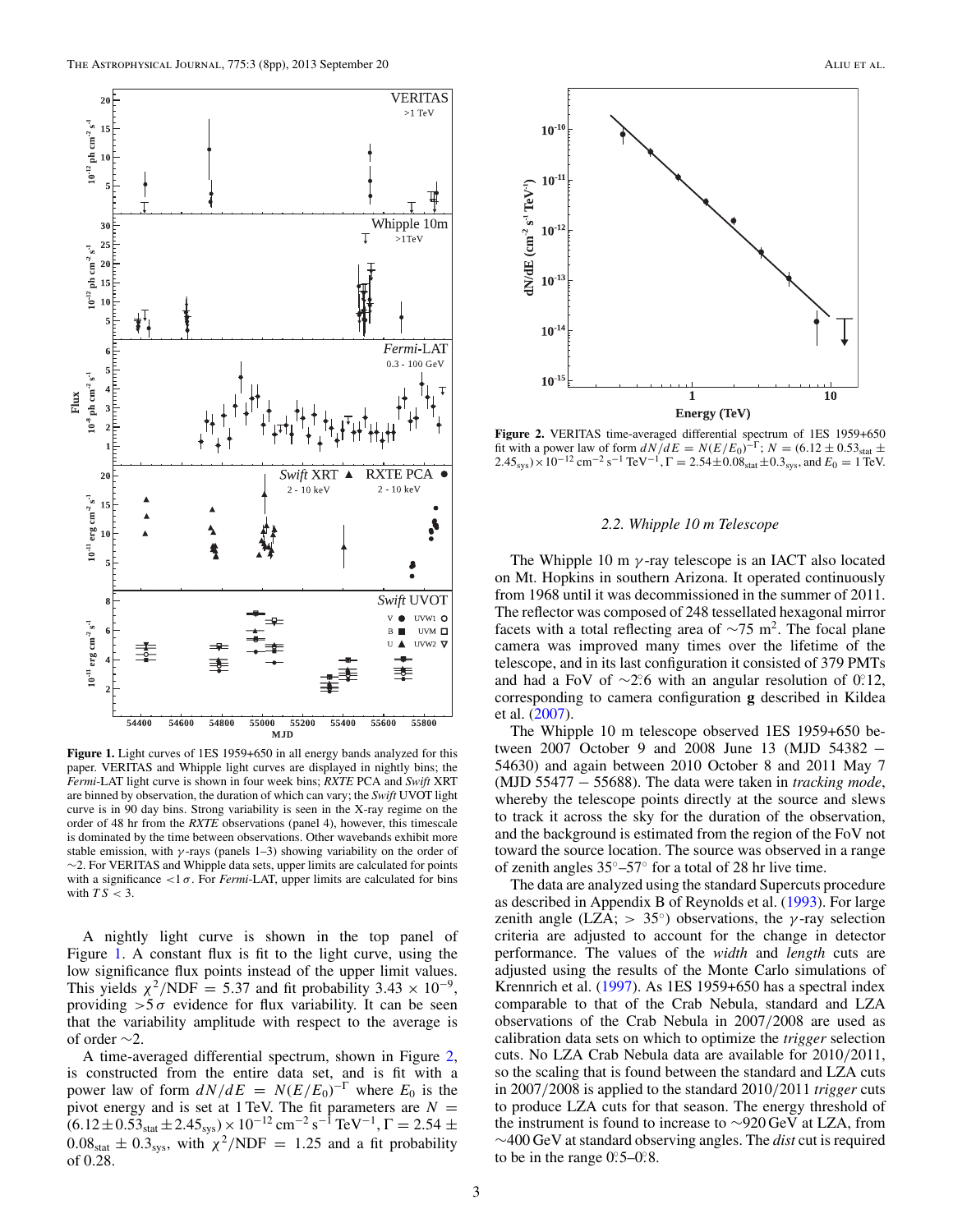<span id="page-4-0"></span>During its last years of operation, the Whipple 10 m telescope operated as a dedicated blazar monitor with the aim of triggering stereoscopic observations of sources showing interesting or increased activity with the VERITAS array. 1ES 1959+650 was one of the sources routinely monitored in this program, and on 2010 December 2 (MJD 55532), the Whipple 10 m observed it in an apparent state of elevated emission. The VERITAS array was alerted and ToO observations were taken. While it was confirmed that the measured flux was greater than average by a factor of ∼2 (∼50% Crab Nebula flux), the increase was not sufficient to deem the source to be in an exceptional flaring state.

1ES 1959+650 is detected at  $6.2\sigma$  in the entire data set with an average flux of  $(5.27 \pm 0.73) \times 10^{-12}$  photons cm<sup>-2</sup> s<sup>-1</sup> (or  $(9.74 \pm 1.3) \times 10^{-12}$  erg cm<sup>-2</sup> s<sup>-1</sup>) above 1 TeV (assuming a spectral index of 2.4), corresponding to 211 excess *γ* -rays at the source location. A nightly light curve is shown in the second panel of Figure [1.](#page-3-0) Fitting this with a constant flux yields a  $\chi^2/NDF = 0.53$  with a fit probability of 0.94.

#### *2.3. Fermi-LAT*

The Large Area Telescope (LAT) is a pair production telescope, sensitive above ∼20 MeV, and is the primary instrument on board the *Fermi* satellite (Atwood et al. [2009\)](#page-8-0). It consists of three main components; the converter, the tracker and the calorimeter. The converter comprises 16 layers of tungsten in which incident photons pair produce. The converter is interwoven with single-sided silicon strip detectors that constitute the tracker, allowing the measurement of the positions of the charged particles in each layer. The calorimeter is positioned beneath the converter*/*tracker, and measures the energy of the particle shower which results from the electron*/*positron pair. For the effective rejection of cosmic rays, the system is covered with an anti-coincidence shield. The primary observation mode of *Fermi* is sky-survey mode, in which the satellite rocks about the zenith, maximizing the sky-coverage of the LAT while maintaining near-uniform exposure.

Analysis is performed on all *Fermi*-LAT observations of 1ES 1959+650 since the satellite's launch through 2011 December 2 (MJD 54682−55897). Events are extracted from a region of interest (ROI) of radius 10◦ centered on the coordinates of 1ES 1959+650. Events from the *diffuse class* with zenith angle *<*100◦ and energy in the range 0*.*3–100 GeV are selected. Data taken when the rocking angle of the spacecraft is greater than 52◦ are discarded to avoid contamination from photons from Earth's limb. Source significance and spectral parameters are computed using an unbinned likelihood analysis with the LAT Science Tools. $35$ 

A background model including all *γ* -ray sources from the *Fermi*-LAT second source catalog (2FGL; Nolan et al. [2012\)](#page-8-0) within 12<sup>°</sup> of 1ES 1959+650 is created. Remaining excesses in the ROI are modeled as point sources with a simple power law spectrum. The spectral parameters of sources within the ROI are left free during the minimization process. The galactic and extragalactic diffuse *γ* -ray emission as well as the residual instrumental background are included using the recommended model files.<sup>36</sup>

A light curve is calculated in four week bins and is shown in the third panel of Figure [1.](#page-3-0) Flux variability up to a factor of ∼2 above the mean is evident; fitting the light curve with a



**Figure 3.** Flux–index correlation of *Fermi*-LAT data. The Pearson product–moment correlation coefficient is found to be  $0.37 \pm 0.15$ , implying a medium level of linear correlation.

constant flux gives a  $\chi^2/\text{NDF} = 2.26$  and a fit probability of  $9.24 \times 10^{-6}$ . The data are then rebinned into four week bins centered on VERITAS observations, and data from intervening periods without VERITAS observations are removed. This contemporaneous data set shows no evidence of variability with a constant flux fit yielding  $\chi^2/NDF = 1.33$  and a fit probability of 0*.*26.

The source is detected with a test statistic of  $2620(\simeq 50 \sigma)$ with an average flux of  $(2.16 \pm 0.09) \times 10^{-8}$  photons cm<sup>-2</sup> s<sup>-1</sup> (or  $(1.89 \pm 0.08) \times 10^{-11}$  erg cm<sup>-2</sup> s<sup>-1</sup>). A flux–index correlation study is performed on the entire data set, the result of which is shown in Figure 3. The Pearson product–moment correlation coefficient is found to be  $0.37 \pm 0.15$  implying a medium level of linear correlation.

A differential spectrum is produced from the entire data set and a second spectrum is constructed from the contemporaneous data set. Both are fit with a power law of form  $dN/dE = N(E/E_0)^{-\Gamma}$  where  $E_0$  is the pivot energy and is set at 1402*.*26 MeV, and are found to be fully consistent. Parameters obtained from the whole data set are  $N =$  $(3.33 \pm 0.12) \times 10^{-12}$  cm<sup>-2</sup> s<sup>-1</sup> MeV<sup>-1</sup>,  $\Gamma = 1.99 \pm 0.03$ . Parameters for the contemporaneous data set are  $N = (3.34 \pm 1)$  $(0.72) \times 10^{-12}$  cm<sup>-2</sup> s<sup>-1</sup> MeV<sup>-1</sup>,  $\Gamma = 1.98 \pm 0.18$ . These results are similar to the 2FGL values of  $N = (2.9 \pm 0.12) \times$  $10^{-12}$  cm<sup>-2</sup> s<sup>-1</sup> MeV<sup>-1</sup> and  $\Gamma = 1.94 \pm 0.03$ .

## *2.4. RXTE PCA*

The *Rossi X-ray Timing Explorer* (*RXTE*) operated from a low-earth circular orbit from 1995 December 30 to 2012 January 5. The Proportional Counter Array (PCA) on board *RXTE* consisted of five large detectors each with three xenon gas-filled signal detection layers with anti-coincidence side and rear chambers and a propane top layer (Bradt et al. [1993\)](#page-8-0). It was sensitive over the energy range 2–60 keV with an energy resolution of 18% at 6 keV. The X-ray shielded hexagonal tubular collimators provided a 1◦ FWHM FoV.

The PCA data set comprises observations of 1ES 1959+650 during the period 2011 June 26 to 2011 October 28 (MJD 55738 − 55862). Analysis of PCA data is performed on *Standard-1 mode* data following the RXTE Cook Book<sup>37</sup>

<sup>35</sup> ScienceTools-v9r23p1 with P7SOURCE\_V6 instrument response function.

<sup>36</sup> gal\_2yearp7v6\_v0, iso\_p7v6clean

<sup>37</sup> [http://heasarc.nasa.gov/docs/xte/recipes/cook\\_book.html](http://heasarc.nasa.gov/docs/xte/recipes/cook_book.html)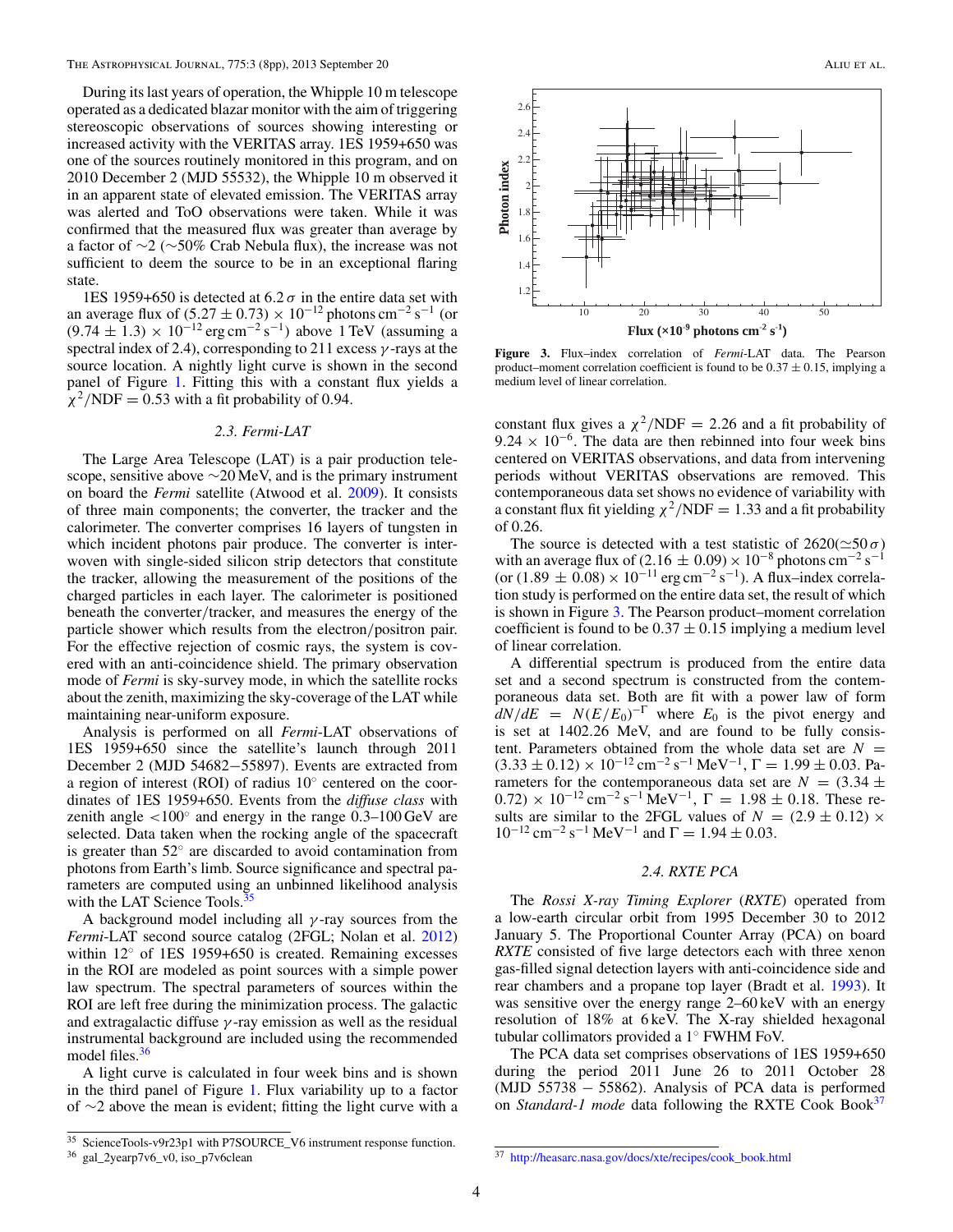

**Figure 4.** Flux–index plot of *RXTE*PCA data showing no significant variation of photon index with flux level.

using the HEASoft $38$  and XSPEC $39$  packages. A deadtime correction factor is calculated individually for each observation. A light curve binned by observation (durations vary between ∼1*.*1 and ∼4*.*1 ks) is shown in the fourth panel of Figure [1](#page-3-0) and exhibits flux variability of a factor of ∼4 throughout the data set. This variability is seen on the timescale of 48 hr, dominated by the time between observations. No significant variability within single observations is present. The photon index is found to be constant for all flux levels (see Figure 4), with a fit with constant index yielding  $\chi^2/NDF = 1.17$  and a fit probability of 0.29.

A differential time-averaged spectrum is produced from the top layer only and fit in the range 3–10 keV with a power law of the form  $dN/dE = KN(E/E_0)^{-\Gamma}$  where  $\overline{K}$  is a multiplicative constant to correct for deadtime and  $E_0 = 1 \text{ keV}$ . A single deadtime correction factor of 1*.*02 is calculated for the entire data set and frozen during the fitting process. Fit results are  $N = (7.27 \pm 0.23) \times 10^{-2} \text{ cm}^{-2} \text{ s}^{-1} \text{ keV}^{-1}$  and  $Γ = 2.63 ± 0.02$  with  $χ²/NDF = 1.76$ .

An average differential spectrum is also produced using only the three observations of 1ES 1959+650 that are truly simultaneous with VERITAS observations. The model parameters are found to be  $N = (7.90 \pm 0.46) \times 10^{-2} \text{ cm}^{-2} \text{s}^{-1} \text{ keV}^{-1}$ and  $\Gamma$  = 2.58  $\pm$  0.04 in agreement with the full timeaveraged spectral parameters, with an improved goodness-of-fit,  $\chi^2/\text{NDF} = 1.23$ .

#### *2.5. Swift XRT*

The X-Ray Telescope (XRT) on board *Swift* is a Wolter type 1 telescope with a FoV of  $23' \times 23'$  and an energy range of 0*.*2–10 keV (Burrows et al. [2005\)](#page-8-0). It has an effective area of  $120 \text{ cm}^2$  at 1.5 keV and angular resolution of 18".

*Swift* XRT observations of 1ES 1959+650 taken in *photon counting mode* are analyzed. A correction for pile-up is applied individually to each observation by fitting a King function (King [1971\)](#page-8-0) to the data and using an annular source selection region, the inner radius of which is set to the value at which the fit and data diverge for that particular observation. This analysis is completed using the same HEASoft and XSPEC packages as in Section [2.4.](#page-4-0) A light curve binned by observation is produced, and the flux and flux variability is found to be consistent with results from *RXTE* PCA. This light curve is shown in the fourth panel of Figure [1,](#page-3-0) showing variability over the course of the



**Figure 5.** Flux–index plot of *Swift* XRT data showing no significant variation of photon index with flux levels.



**Figure 6.** Time-average differential spectrum measured with *Swift* XRT in the range 0.3–10 keV, fit with a photo-absorbed power law of form  $dN/dE =$  $\exp \left[-n_H \sigma(E)\right] N(E/E_0)^{-\Gamma}; n_H = (1.57 \pm 0.05) \times 10^{21}, N = (6.36 \pm 0.12) \times$  $10^{-2}$  cm<sup>-2</sup> s<sup>-1</sup> keV<sup>-1</sup>, and  $\Gamma = 2.4 \pm 0.02$ .

observations up to a factor of ∼3. As with *RXTE* PCA data, the photon index is found to be stable for all flux levels (see Figure 5) with a fit with constant index yielding  $\chi^2/NDF = 0.93$  and a fit probability of 0*.*55.

No XRT observations of 1ES 1959+650 occurred simultaneously with VERITAS observations, so only one time-averaged differential spectrum (see Figure 6) is produced and binned with 500 events per bin. The spectrum is fit in the range 0*.*3–10 keV ignoring all bad channels with a photo-absorbed power law of form  $dN/dE = \exp[-n_H \sigma(E)] N(E/E_0)^{-\Gamma}$ . Free parameters are returned as  $n_{\text{H}} = (1.57 \pm 0.05) \times 10^{21}$ ,  $N = (6.36 \pm 0.12) \times 10^{-2}$  cm<sup>-2</sup> s<sup>-1</sup> keV<sup>-1</sup>, and  $\Gamma = 2.4 \pm 0.02$ with  $\chi^2/NDF = 1.677$ . The galactic hydrogen density obtained from this fit is larger than the measured value of  $1.0 \times 10^{21}$ reported in Kalberla et al.  $(2005)$ . Freezing the  $n<sub>H</sub>$  parameter to the value of Kalberla et al. [\(2005\)](#page-8-0) degrades the goodness-of-fit (in this case  $\chi^2/\text{NDF} = 5.76$ ). It is found that a photo-absorbed log parabolic model does not provide a better fit than the original power law model, yielding a  $\chi^2/\text{NDF} = 1.720$ .

## *2.6. Swift UVOT*

The UltraViolet and Optical Telescope (UVOT), which is co-aligned with the XRT, has a 30 cm mirror with *f* -number

<sup>38</sup> HEASoft version 6.11.1

<sup>39</sup> XSPEC version 12.7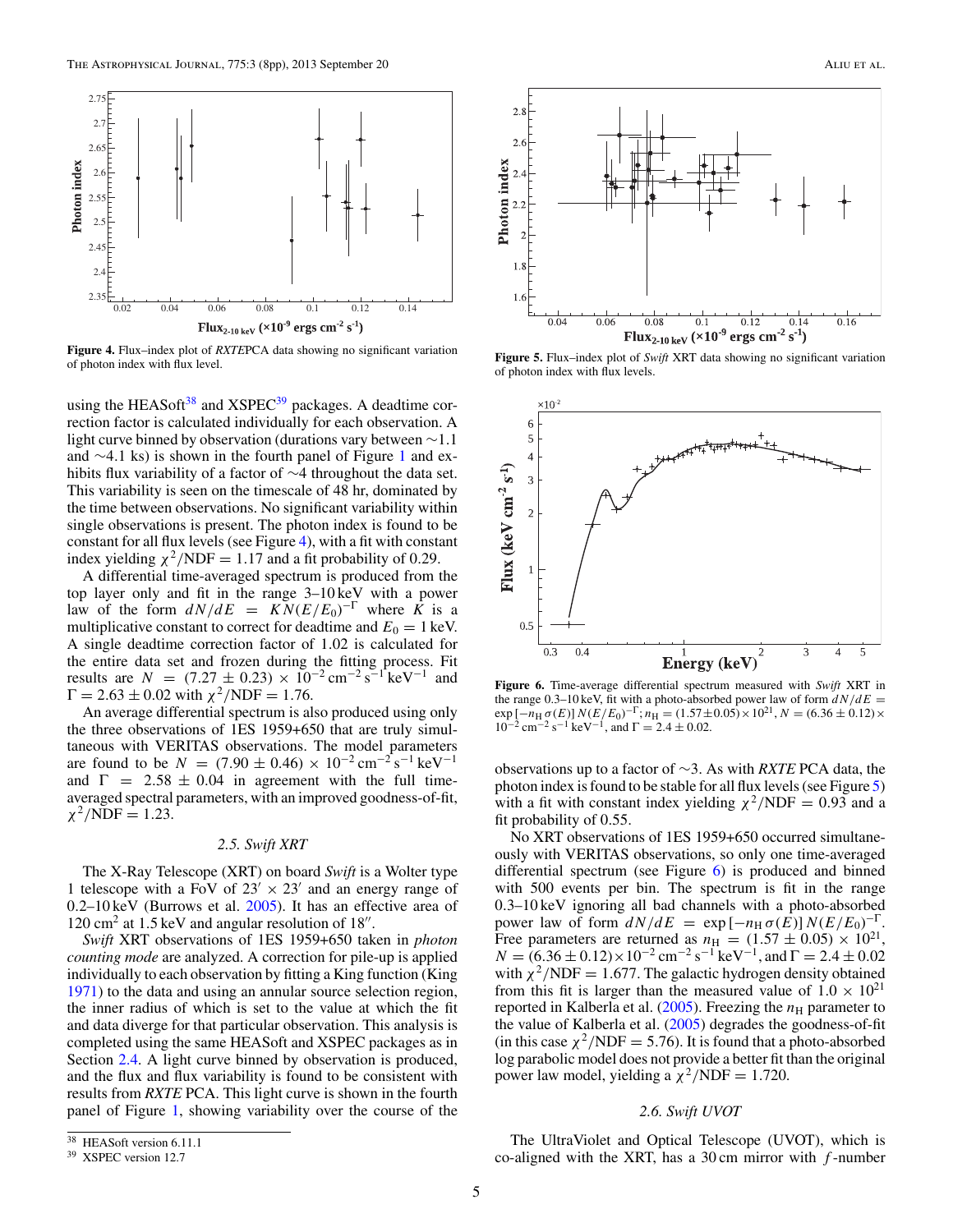<span id="page-6-0"></span>12*.*7 (Roming et al. [2005\)](#page-8-0). Light from the mirror is focused onto 2 identical detectors, each of which has an 11 position filter wheel, giving the instrument an effective range of 170–600 nm.

The UVOT data analysis is performed on all observations in the period 2007 January 1 to 2012 April 1 (MJD 54101−56018). Exposures are taken in V, B, U, UVW1, UVM2, and UVW2 pass bands in *image mode*, discarding the photon timing information. The photometry is computed using an aperture of  $5$ <sup>"</sup> following the general prescriptions of Poole et al. [\(2008\)](#page-8-0) and Breeveld et al. [\(2010\)](#page-8-0) and introducing an annular background region (inner and outer radii of  $20''$  and  $30''$  respectively). The background light contamination arising from nearby sources is removed by introducing "ad hoc" exclusion regions.

The results are reddening corrected using  $E(B-V) = 0.185$ , (Schlegel et al. [1998\)](#page-8-0). The optical*/*UV galactic extinction coefficients are computed  $(R_V = 3.9)$  and applied (Fitzpatrick [1999\)](#page-8-0). The host galaxy contribution of 1ES 1959+650 is estimated using the PEGASE-HR code (Le Borgne et al. [2004\)](#page-8-0) extended for the ultraviolet UVOT filters and by using the *R* band photometric results of Nilsson et al. [\(2007\)](#page-8-0).

The redshift of 1ES 1959+650 means that the possibility of intergalactic absorption*/*extinction cannot be excluded. However, an estimate of this value has not been pursued here—its quantification is still a matter of debate, particularly at UV wavelengths. No correction for zodiacal light is introduced in this analysis.

For each filter, the integrated flux is computed using the effective frequency and not convolving the filter transmission with the source spectrum. In the case of 1ES 1959+650, this may produce a moderate overestimation (∼10%) of the integrated flux, so the total systematic uncertainty is then  $\sim$ 15%.

A light curve in 90 day bins for each waveband is shown in the bottom panel of Figure [1.](#page-3-0)

#### 3. BROADBAND SED MODELING

Multiwavelength SEDs are constructed from VERITAS, *Fermi*-LAT, *RXTE* PCA, and *Swift* UVOT data. The timeaveraged spectrum from the entire VERITAS data set provides the VHE  $\gamma$ -ray information. While there is evidence for flux variability in the VERITAS observations, there are not enough data to produce time-resolved spectra. Also, the *Fermi*-LAT data contemporaneous with VERITAS shows no evidence of variability, indicating that the entire inverse-Compton component of the SED is likely to be stable.

The spectrum from the *Fermi*-LAT data set contemporaneous with VERITAS is used, removing any bias in this part of the SED due to flux variability; there is clear variability over the course of the entire LAT data set whereas the LAT data set contemporaneous with VERITAS shows no evidence of variability.

Due to the coarse binning of the UVOT data, no attempt was made to extract regions (quasi-) simultaneous with VERITAS, and so a time-averaged spectrum from the entire data set was used. While this may introduce a slight systematic bias on the statistical error at low energies, it is not expected that this should alter the main result of the modeling.

Significant variability is observed in the *RXTE* PCA X-ray data, even within the three observations that were taken simultaneously with VERITAS observations. However, as the X-ray statistics are high, it is feasible to create spectra for the individual observations, as well as an average spectrum from the three observations. It is found that the photon index is consistent within errors for the different X-ray spectra, but the normalization is variable.

Three broadband SEDs are then formed, differing only in the X-ray regime; one SED with the highest normalization X-ray spectrum, one with the lowest normalization X-ray spectrum, and one using the average X-ray spectrum. This provides the opportunity to investigate the possible cause of large variability in X-rays with fairly steady emission in other regimes, which is in contrast to the orphan *γ* -ray variability previously observed in this source.

The SEDs are modeled using a purely leptonic SSC model (described in Acciari et al. [\(2009\)](#page-8-0), which is a quasi-equilibrium version of the model of Böttcher & Chiang  $(2002)$  $(2002)$ ) with the addition of an external radiation field that is isotropic in the rest frame of the AGN (EC component). The EC component is necessary, as a simple single-zone SSC model cannot reproduce the shallow *Fermi*-LAT spectrum due to curvature from strong Klein–Nishina effects.

Briefly, the SSC component assumes that a population of ultrarelativistic leptons is injected into a spherical emitting volume (the blob) of radius  $R_B$  in the comoving frame which moves at a relativistic speed  $\beta_{\Gamma}c$  corresponding to the bulk Lorentz factor Γ. The size of the blob is constrained by the shortest observed variability timescale  $\delta t_{\text{var,min}}$  through  $R_B \leq$  $c\delta t_{\text{var,min}}D/(1 + z)$ . The injected population is described by an injection power *Le* and a single power law spectral shape of index *q* with low- and high-energy cutoffs, *γ*min and *γ*max, respectively. An equilibrium between the particle injection, radiative cooling, and the escape of particles from the blob gives rise to a temporary quasi-equilibrium state described by a broken power law. Particle escape is specified through an escape time parameter  $\eta_{\text{esc}}$  where  $t_{\text{esc}} = \eta_{\text{esc}}(R/c)$ . The external radiation field is characterized by blackbody emission from dust at a temperature  $T_{BB}$  and with energy density  $u_{ext}$  around the central AGN engine. Due to the low energy of these external seed photons, Klein–Nishina effects are expected to be negligible.

Due to the lack of constraints on the observing angle  $\theta_{\rm obs}$ between the jet and the line-of-sight,  $\theta_{obs}$  is set to be the superluminal angle, for which  $\Gamma$  is equal to the Doppler factor  $D$ (= (Γ[1 –  $\beta \Gamma$  cos  $\theta_{obs}$ ])<sup>-1</sup>). The magnetic field *B* in the blob is a free parameter. The Poynting flux along the jet is denoted by  $L_B$ , and the equipartition parameter is given by  $L_B/L_e$ .

A standard flatΛCDM cosmology is assumed, with Ω*<sup>m</sup>* = 0*.*3 and  $\Omega_{\Lambda} = 0.7$ . The effect of EBL absorption is accounted for using the model of Finke et al. [\(2010\)](#page-8-0).

A set of parameters is derived for each of the three X-ray states (high, low, and average), and it is found that the X-ray variability can be modeled by changing almost exclusively the electron injection spectral index, with minor adjustments of the kinetic luminosity in electrons. The models provide a reasonable representation of the data, but tend to underestimate the flux at a few hundred MeV. The data and models are shown in Figure [7.](#page-7-0) The parameters of the models are shown in Table [1.](#page-7-0)

#### 4. DISCUSSION

The parameters for these models are chosen to reproduce the significant X-ray variability recorded during simultaneous observations of low flux and marginally variable *γ* -ray observations. In contrast with most other models for this source (with the exception of Tavecchio et al. [2010\)](#page-8-0), a scenario in which the electrons and magnetic field are in equipartition is favored. The X-rays are produced by the highest-energy electrons, but the VHE *γ* -rays are produced by significantly lower-energy electrons. In order to create this scenario where the VHE electrons produce the X-rays, a low magnetic field and high Doppler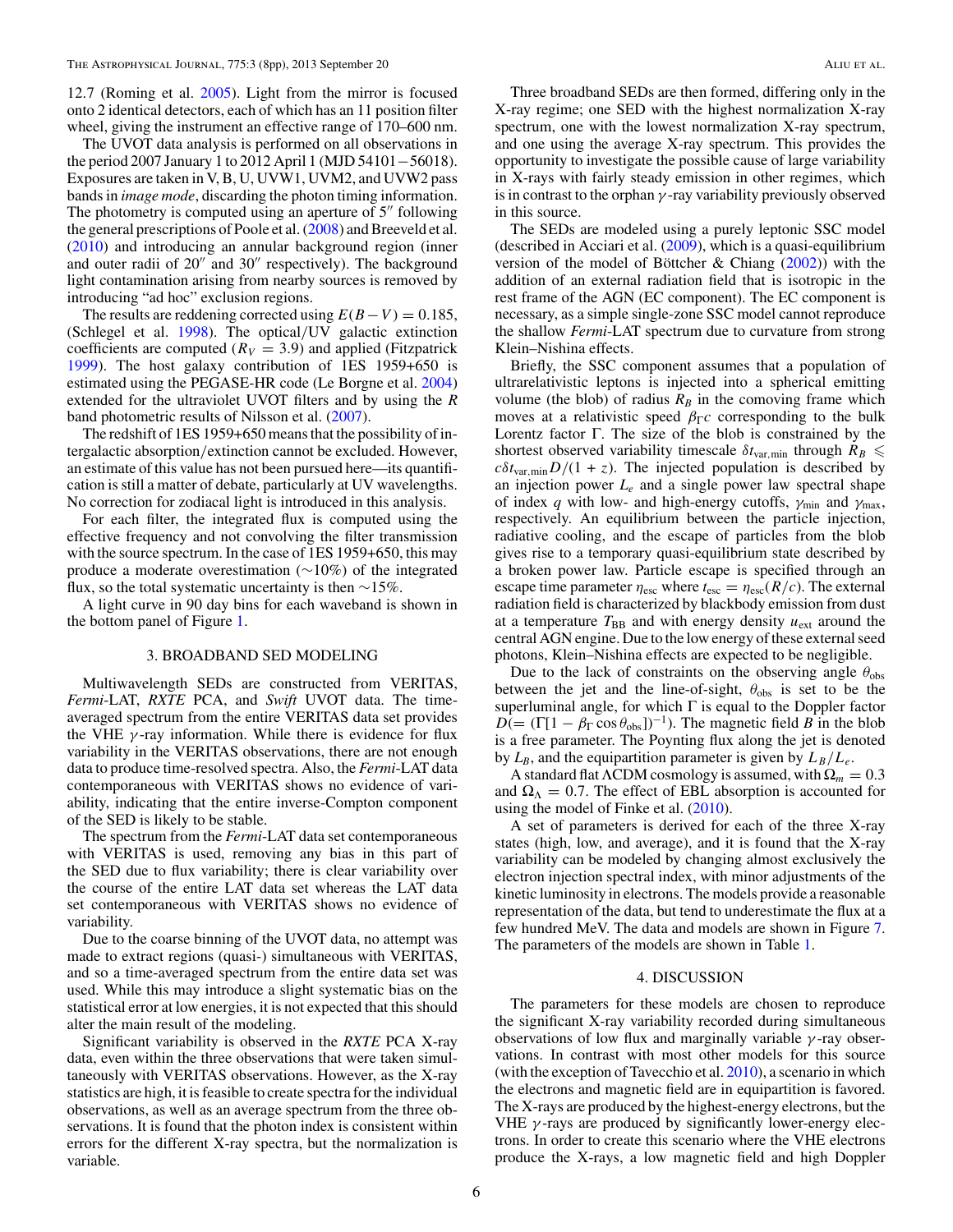<span id="page-7-0"></span>

**Figure 7.** Leptonic SSC+EC models for the three SEDs. The *Fermi*-LAT spectrum produced in this work is represented by butterfly plots (gray for the time-averaged spectrum, black for the contemporaneous spectrum), while data points are used for all other instruments. The solid (blue) line corresponds to the model for the highest X-ray normalization, the dotted (red) line shows the model for the lowest X-ray normalization, and the dashed (green) line represents the model for the time-averaged X-ray spectrum. Archival data are shown in gray for comparison.<sup>a</sup>Daniel et al. [\(2005\)](#page-8-0); <sup>b</sup>Nolan et al. [\(2012\)](#page-8-0); <sup>c</sup>Beckmann et al. [\(2009\)](#page-8-0); <sup>d</sup>Bottacini et al. [\(2010\)](#page-8-0); <sup>e</sup>Tueller et al. [\(2010\)](#page-8-0); <sup>f</sup>Cusumano et al. (2010); <sup>g</sup>Ajello et al. [\(2009\)](#page-8-0); <sup>h</sup>Winter et al. (2009); <sup>i</sup>Tavecchio et al. (2010); <sup>j</sup>Maselli et al. (2010); <sup>k</sup>Donato et al. [\(2005\)](#page-8-0); <sup>l</sup>Verrecchia et al. [\(2007\)](#page-8-0); <sup>m</sup>Tagliaferri et al. [\(2008\)](#page-8-0); <sup>n</sup>Resconi et al. [\(2009\)](#page-8-0); <sup>o</sup>Massaro et al. (2009).

(A color version of this figure is available in the online journal.)

**Table 1** Parameters of SSC+EC Models for the Three Multiwavelength SEDs Corresponding to the Highest, Lowest, and Time-averaged X-Ray States

| Parameter                                 | High X-Ray            | Low X-Ray             | Avg. X-Ray            |
|-------------------------------------------|-----------------------|-----------------------|-----------------------|
| $\gamma_{\min}$                           | $1.8 \times 10^{4}$   | $1.8 \times 10^{4}$   | $1.8 \times 10^{4}$   |
| $\gamma$ max                              | $9 \times 10^5$       | $9 \times 10^5$       | $9 \times 10^5$       |
| q                                         | 1.7                   | 2.0                   | 1.75                  |
| $\eta_{\rm esc}$                          | 1000                  | 1000                  | 1000                  |
| <i>B</i> at $z_0(G)$                      | 0.02                  | 0.02                  | 0.02                  |
| Г                                         | 30                    | 30                    | 30                    |
| $R_B$ (cm)                                | $1.5 \times 10^{17}$  | $1.5 \times 10^{17}$  | $1.5 \times 10^{17}$  |
| $\theta_{\rm obs}$ (°)                    | 1.91                  | 1.91                  | 1.91                  |
| $T_{\rm BB}$ (K)                          | 20                    | 20                    | 20                    |
| $u_{\text{ext}}$ (erg cm <sup>-3</sup> )  | $3.5 \times 10^{-10}$ | $3.5 \times 10^{-10}$ | $3.5 \times 10^{-10}$ |
| $\delta t_{\rm var,min}$ (s) <sup>a</sup> | $1.74 \times 10^{5}$  | $1.74 \times 10^{5}$  | $1.74 \times 10^{5}$  |
| $L_e$ (erg s <sup>-1</sup> )              | $3.28 \times 10^{43}$ | $3.27 \times 10^{43}$ | $3.03 \times 10^{43}$ |
| $L_B$ (erg s <sup>-1</sup> )              | $3.04 \times 10^{43}$ | $3.04 \times 10^{43}$ | $3.04 \times 10^{43}$ |
| $L_B/L_e$                                 | 0.93                  | 0.93                  | 1.0                   |

Notes. <sup>a</sup> This parameter is not constrained by these observations; while the *RXTE* observations show variability on this timescale, it is dominated by the time between observations. However, it is a reasonable estimate in this low-state case with no evidence for rapid variability.

factor is required, differing from the models presented in previous work, e.g., Tagliaferri et al. [\(2008\)](#page-8-0) and Tavecchio et al. [\(2010\)](#page-8-0). With this setup it is easy to generate de-coupled HE variability, such as the "anti-orphan" X-ray variability seen in this case, or the "orphan" *γ* -ray flare observed in 2002. Decoupled X-ray flares can be created by hardening the electron spectrum, or VHE flares produced by injecting additional electrons at lower energies.

It is also of note that the X-ray to optical flux ratio observed in this case is lower than has been reported previously in the literature. A substantial break is therefore needed around optical wavelengths in this model in order to connect to the X-rays, whereas the other SEDs are consistent with a smooth continuum through the optical–UV to X-rays. As a result, a steeper electron spectrum is required here than is presented in other works.

The very hard electron injection spectral indices  $(1.7 \leq$  $q \leq 2.0$ ) pose challenges to standard models of ultrarelativistic Fermi acceleration at parallel shocks. These models can produce indices in the range  $2.2 \lesssim q \lesssim 2.3$  (Achterberg et al. [2001\)](#page-8-0). This may indicate the presence of other processes such as acceleration at oblique subluminal shocks which are capable of producing hard electron indices in the presence of large-angle scattering (Summerlin & Baring [2012\)](#page-8-0), stochastic acceleration (second-order Fermi acceleration) (Virtanen & Vainio [2005\)](#page-8-0), or particle acceleration at shear boundary layers in the case of an inhomogeneous jet with a fast inner spine and slow outer cocoon (Ostrowski [2000;](#page-8-0) Stawarz & Ostrowski [2002;](#page-8-0) Rieger & Duffy [2004\)](#page-8-0).

The external Compton component on a thermal blackbody used in this model is motivated by the known presence of dust in the central environment of 1ES 1959+650 (Fumagalli et al. [2012\)](#page-8-0). In order to maintain scattering in the Thomson regime, the temperature of this dust is constrained to be very cold  $(T_{BB} = 20 \text{ K})$ . Even with this, the inverse-Compton peak does not provide an accurate representation of the *Fermi*-LAT spectrum.